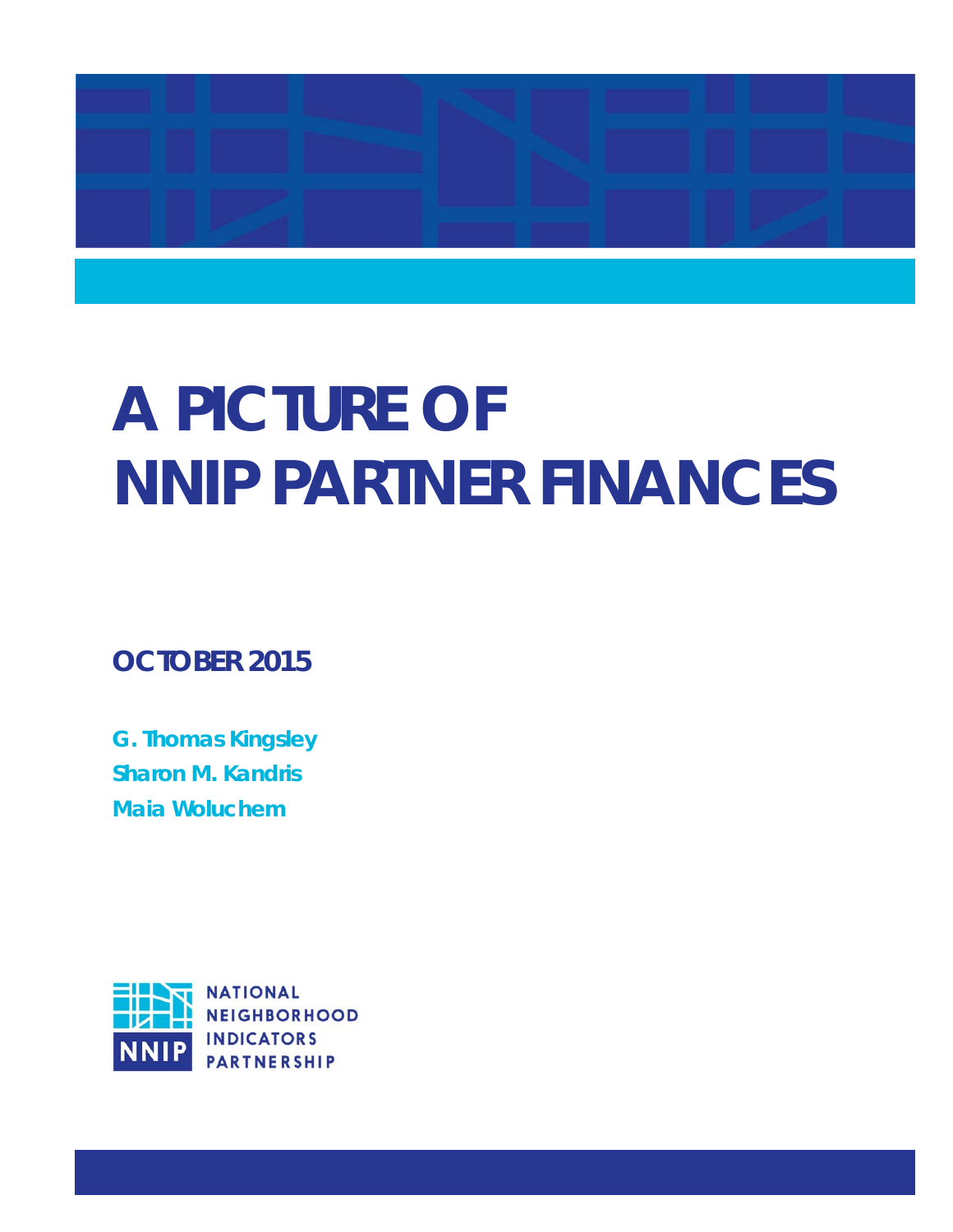# **ACKNOWLEDGMENTS**

The authors would like to thank the staff members of the NNIP partner organizations who generously gave their time to complete the survey of their finances. We also thank Kathryn L. S. Pettit and Leah Hendey of the Urban Institute for their helpful analytic and editorial support.

Thanks are also due to major funders of the National Neighborhood Indicators Partnership, whose resources made this work possible: the Annie E. Casey Foundation and the John D. and Catherine T. MacArthur Foundation. We are grateful to them and to all our funders, who make it possible for Urban to advance its mission. Funders do not, however, determine our research findings or the insights and recommendations of our experts. The views expressed are those of the author and should not be attributed to the Urban Institute, its trustees, or its funders.

#### **...URBAN . INSTITUTE .**

Copyright © 2015. Urban Institute. Permission is granted for reproduction of this file, with attribution to the Urban Institute.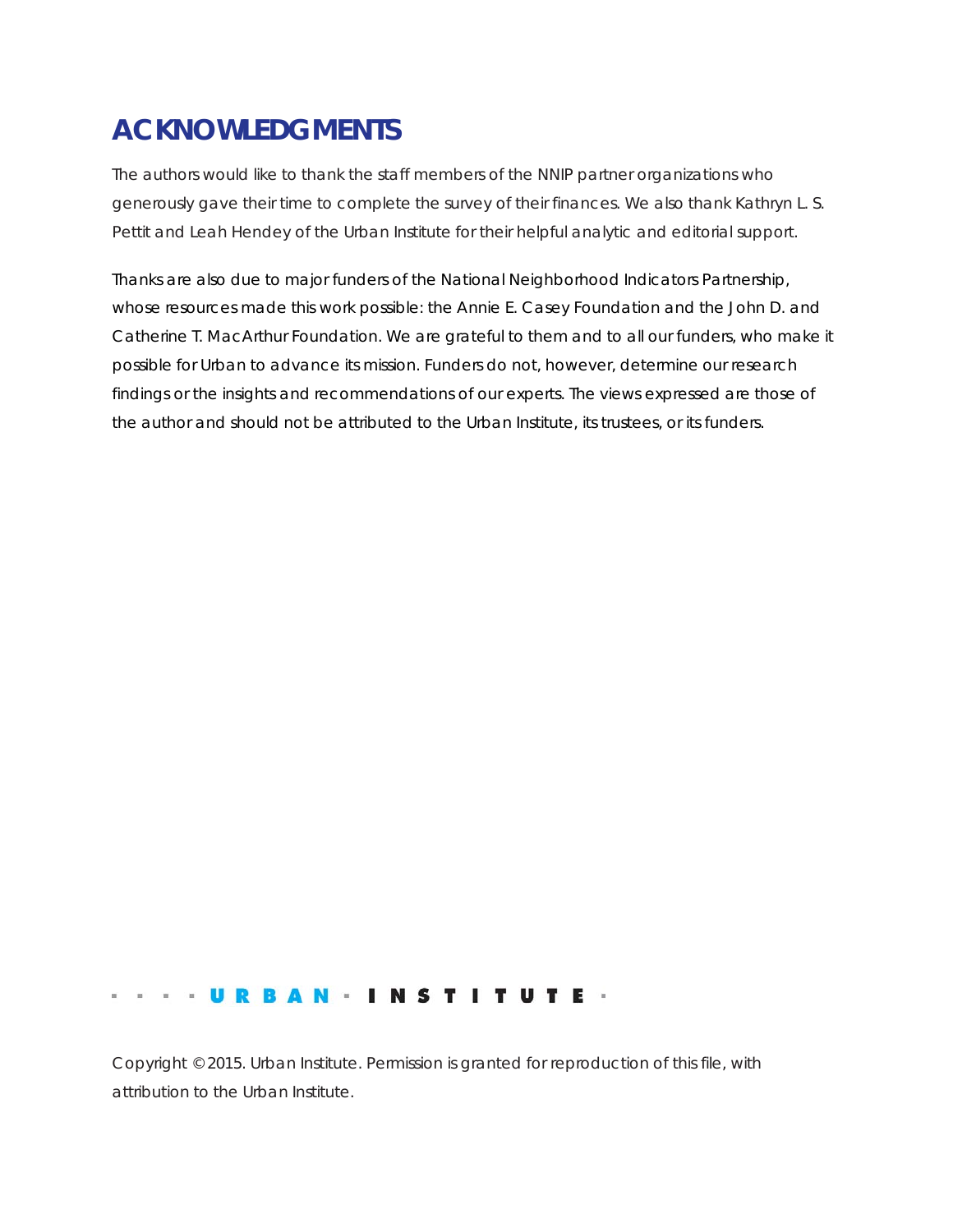# **INTRODUCTION**

This document reports the results of a 2014 financial survey about local data intermediaries who are members of the National Neighborhood Indicators Partnership (NNIP). The primary purpose of the survey was to offer those partners a greater understanding of the financial structures of their peer organizations, which, in turn, might provide guidance about how they could improve their own finances. A second purpose was to provide information that might prove useful to civic leaders in other cities who are considering establishing new data intermediaries.

The following section provides the findings from the survey. It shows levels and variations in staffing and total budgets, along with an analysis of revenues by type and funding source.

## **LOCAL DATA INTERMEDIARIES AND NNIP**

Local data intermediaries are organizations whose missions include enhancing the provision of information in ways that help local decisionmakers do their jobs better. The activities of those organizations may range from working hands-on with grassroots groups to help them interpret data that will guide neighborhood improvement planning, to preparing analytic reports that will inform city council discussions.

Those intermediaries build information systems that contain data on multiple topics about conditions for small areas in their cities and regions (for neighborhoods and, in many cases, for blocks and individual land parcels). Local intermediaries that do such work form the National Neighborhood Indicators Partnership (NNIP—coordinated by the Urban Institute). At the time of the survey, NNIP had partner organizations in 35 cities.

Local NNIP partners include nonprofits, university institutes, and other civic groups that are committed not only to building and operating neighborhood indicator systems but also to advancing the state of the art in using data in the public interest. Working collaboratively with a range of other local organizations, the partners apply data in ways that can enhance the effectiveness of initiatives in many fields. Those partners believe that assembled data at the neighborhood level can inform and motivate high-payoff applications in ways that would be impossible with city-level or single-topic data alone. Although much of their work addresses citywide and metropolitan-wide issues, the partners give priority to using data in ways that empower residents and organizations in low-income communities.1

-

<sup>&</sup>lt;sup>1</sup> A more complete description of NNIP and its work are found in Kingsley, Coulton, and Pettit (2014).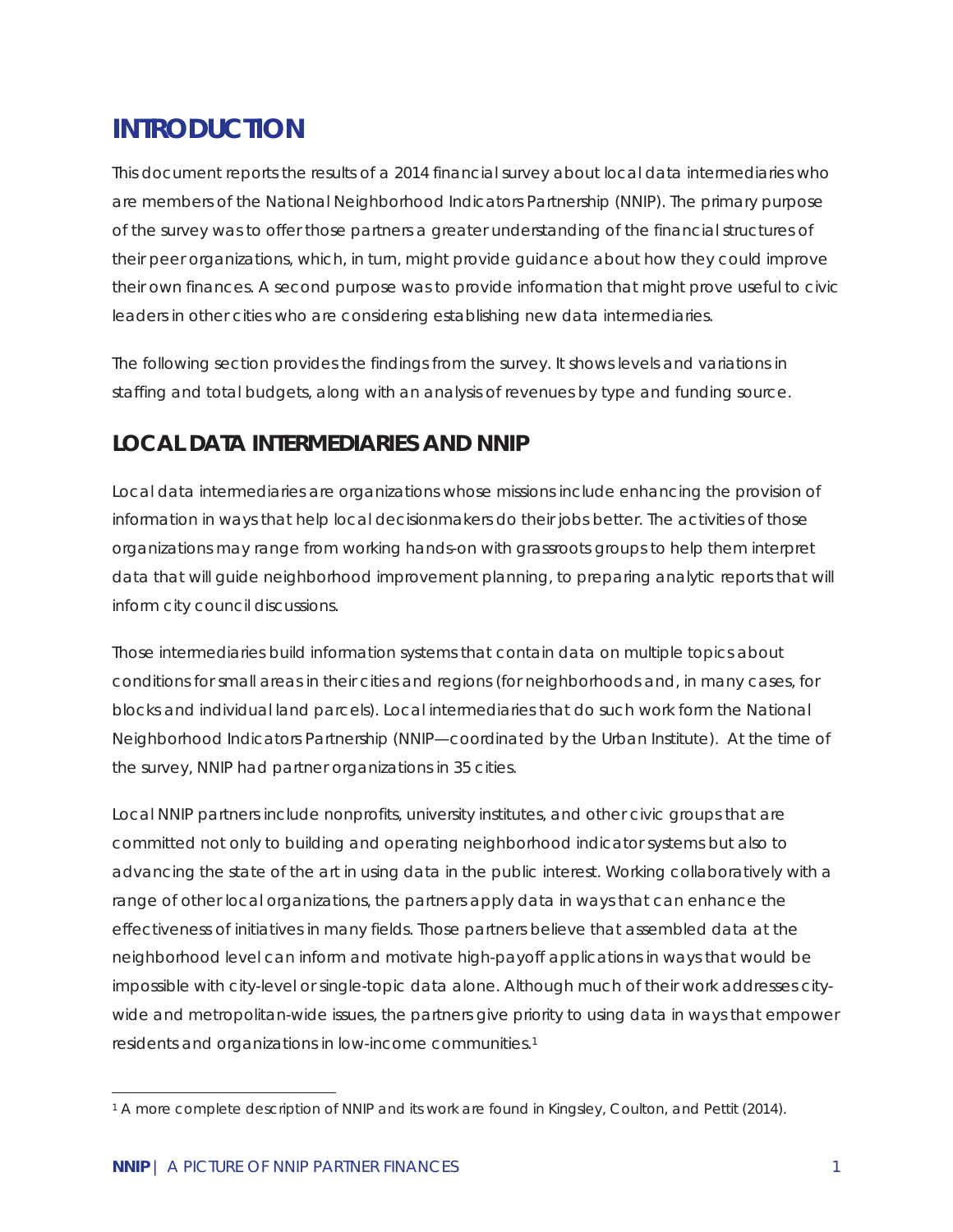## **THE NNIP FINANCIAL SURVEY**

In 2009, the Polis Center (NNIP's partner in Indianapolis) suggested that learning about variations in the size of the partners' budgets and the ways those organizations were financed would be valuable for the partnership. Accordingly, a financial survey of the partners was designed and implemented. This document reports the results of a similar survey that was undertaken five years later and that was modeled closely after the 2009 version.<sup>2</sup>

The new survey was sent to all NNIP partners in July 2014 and the survey instrument is available on the NNIP website.3 Responses were received from 29 partner cities of the 35 cities in which such partners were active at the time.

The NNIP financial survey asked about the characteristics of those organizations and confirmed the specific NNIP functions that were performed (see the following discussion). The survey also asked about overall levels of staffing and funding for the most recent calendar or fiscal year. An equally important, but more complex, set of questions related to the sources of the revenues that the organizations received to cover those activities. The instrument asked that the partners report information about revenues received for NNIP functions in two categories:

- *General Support:* Funding for which the funder placed no (or few) restrictions on how NNIP managers could spend the money across types of activities
- *Project Support:* Funding received from grants or contracts designed to produce specific products and services (for example, research reports, custom maps and data, technical assistance, and training)

In addition, the instrument contains questions about *In-kind Support* (office space, computer services or staff time contributed to the NNIP partner at no cost). We asked the partners whether they received this kind of support or not (by type and source) but did not ask them to estimate its dollar value.

With respect to those categories, the survey also asked the partners to identify which sources (types of organizations) provided such funding in the reference year.

<sup>-</sup><sup>2</sup> Results of the 2009 survey are summarized in chapter 2 of Kingsley, Coulton, and Pettit (2014).

*<sup>3</sup> See http://www.neighborhoodindicators.org/library/catalog/nnip-local-partner-finance-survey.*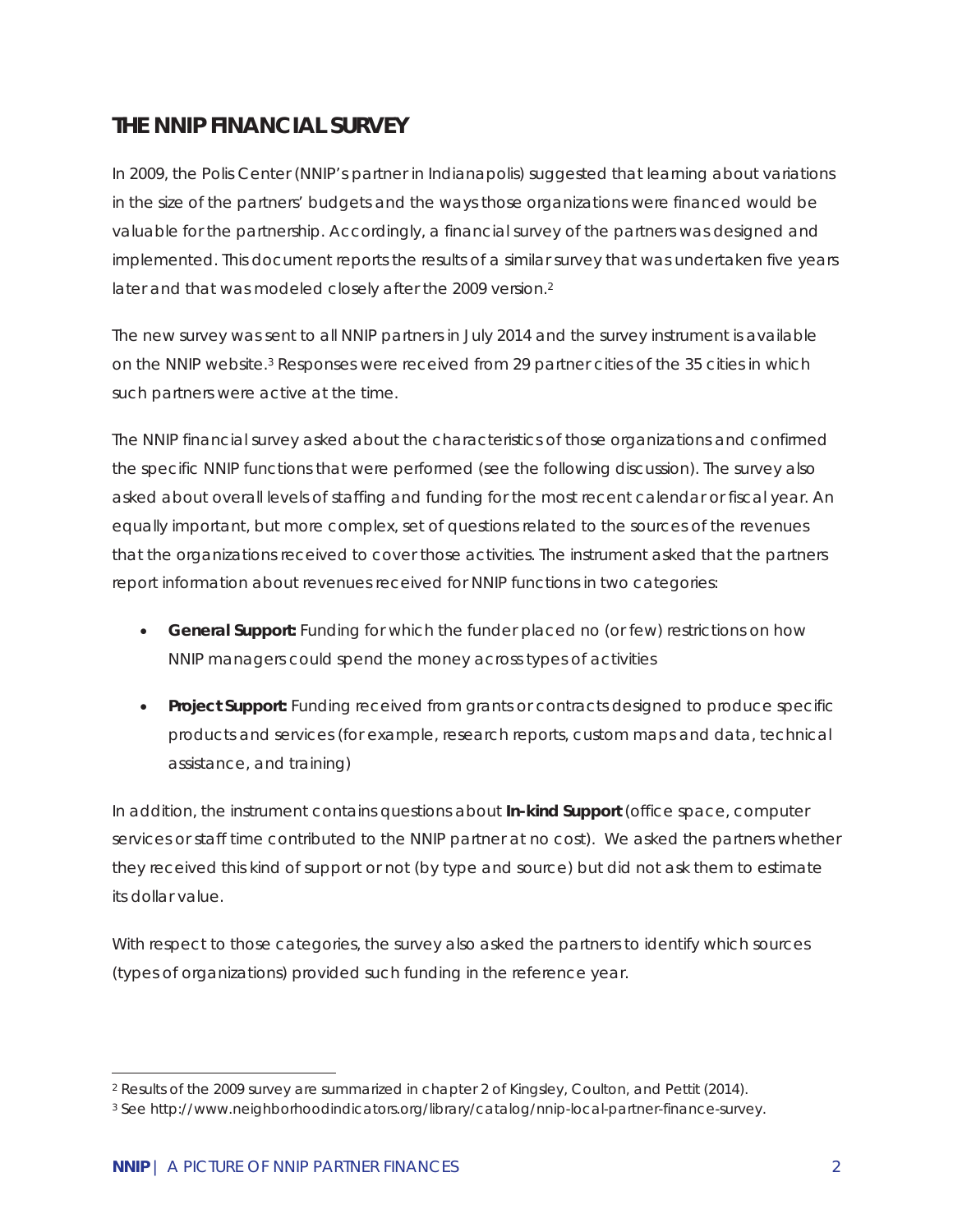# **FINDINGS**

This section discusses the findings of the survey, including staffing and budget levels and sources of funding.

## **NNIP FUNCTIONS**

For the results to be meaningful, it was necessary to assure that respondents reported their finances in relation to a consistently defined set of activities. We specified nine "NNIP Functions" that define the work of NNIP local data intermediaries. The first five were performed by all partner organizations:

- Assemble, clean, and process data about local conditions and trends
- Prepare data products for local clients (maps, fact sheets, data excerpts, etc.)
- Conduct analyses of local conditions, programs, and policies
- Present data and results of local analyses at public forums
- Provide technical assistance and ad hoc help on how to access and use data

The list also includes four additional NNIP functions that are performed by most partners (the share of all respondents that perform each function is shown in parentheses):4

- Maintain a website to disseminate static or interactive data (97 percent)
- Collaborate with other organizations to strengthen local data capacity (94 percent)
- Provide training to local groups about how to access and use data (81 percent)
- Conduct public education about issues related to strengthening local data capacity (66 percent)

Four of the partner organizations responding to the survey work only on the specified NNIP functions, so they could send us information about their total budgets. The others, however, work on other types of activities in addition to their NNIP work (e.g., providing direct community services, conducting research on national issues). For them, responding to the survey required reassembling their budget data (and making estimates as needed) so the dollar amounts they sent would relate to their efforts on the NNIP functions only.

 $\overline{a}$ *4 Some of those functions may be performed by other organizations with which the NNIP member contracts.*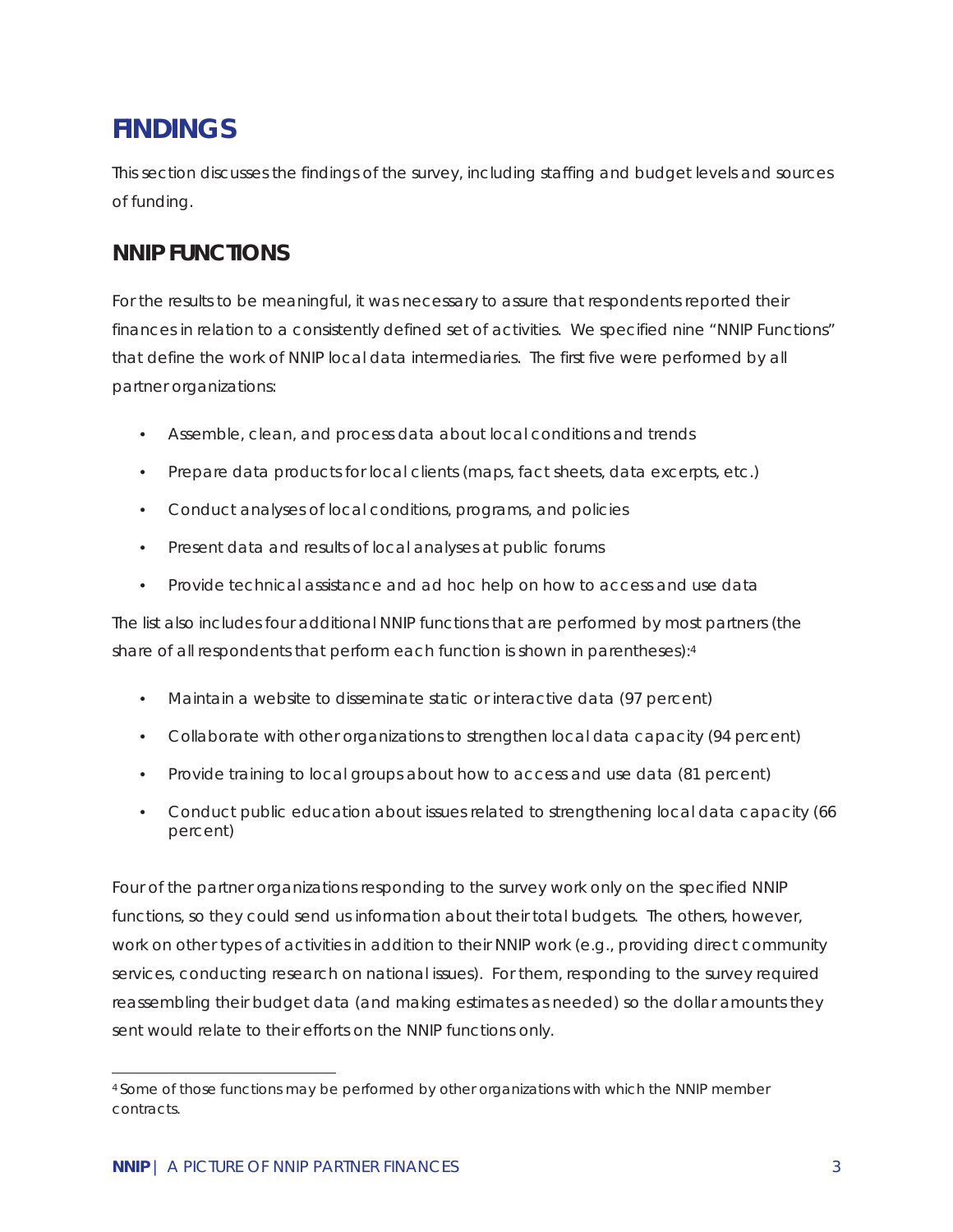## **TYPES OF NNIP ORGANIZATIONS**

NNIP organizations are incredibly diverse. They are a mix of stand-alone nonprofits, government agencies, research centers at public and private universities, and various other public and private entities. One hypothesis was that the finances would vary by organizational type, so the survey asked respondents to identify their institutional category.

Appendix A lists the NNIP partner organizations that responded to the survey, categorized by their reported institutional category. 5 Figure 1 shows the distribution for 32 organizations. This is the total for 27 respondents reporting as one organization each plus five respondents that are part of collaboratives: Boston (2 organizations) and Charlotte (3 organizations).<sup>6</sup>



remaining one-third are a mix of government and community agencies, organizations and foundations. Partners included in the "other" category include one program of a nonprofit and the two programs that are collaboratives.

Most partners—whether university based, nonprofit, or otherwise—have a "home organization" in which the center or unit performing the NNIP-related work is housed (Appendix A also identifies the home organizations of the respondents). Those home organizations may perform other activities, such as providing direct service programming, conducting national research and evaluation, or serving as the regional planning agency. For example, the Information Group

-

*<sup>5</sup> For a full analysis of NNIP partner organization types, see* 

*http://www.neighborhoodindicators.org/library/catalog/nnip-partner-institutional-inventory. 6 One respondent, Neighborhood Nexus, is a collaborative, but it is classified as "Other" here because it reported only on its combined finances rather than on those for the constituent organizations.*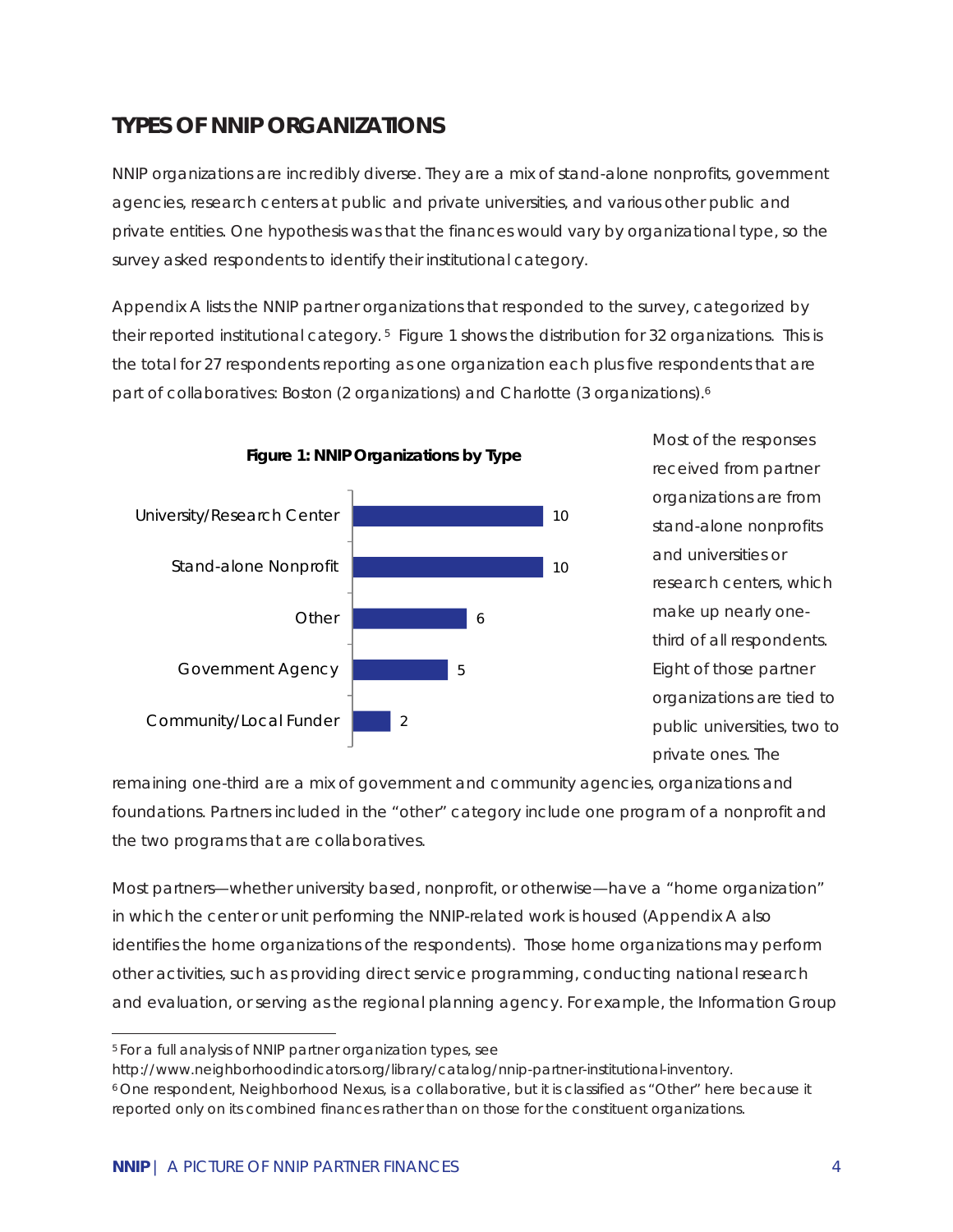at the Providence Plan performs the specified NNIP functions (e.g., collects data, conducts analysis, and provides technical assistance related to neighborhood-level data and integrated data systems), whereas the Providence Plan as a whole also provides young adult education, early childhood learning, and workforce development programs.

For more than two-thirds of respondents, the NNIP-related funding accounted for less than 20 percent of the home organization's budget (figure 2)7. However, a lot of funding variation occurred among the nonprofit partners. Of the nonprofit respondents, four stand-alone organizations are the ones noted earlier as being fully dedicated to NNIP work and, as such, they do not have a home organization. The other six account for as little as 1 percent of the home organization's budget and as high as 77 percent.

Some of the other types of organizations are a bit more clustered. The funding for NNIP functions nested within government agencies made up 10 percent or less of their home organization's budgets. For seven partners housed in universities, NNIP functions accounted for between 10





and 20 percent of their home organization's budget, whereas the three remaining university partners received between 35 and 43 percent.

## **BUDGET OVERVIEW**

From this point forward, our analysis deals with the 29 city-level *NNIP partners* that are represented in the survey. Despite the relationships to their home organizations, NNIP-related budgets among the partners can be wide-ranging. As shown in figure 3, 25 percent of partners have a total annual NNIP budget of less than \$200,000, whereas the top 25 percent have more than \$604,000. The median budget was \$325,000.

 $\overline{a}$ *7 This analysis excludes Neighborhood Nexus for the reasons described in the previous footnote.*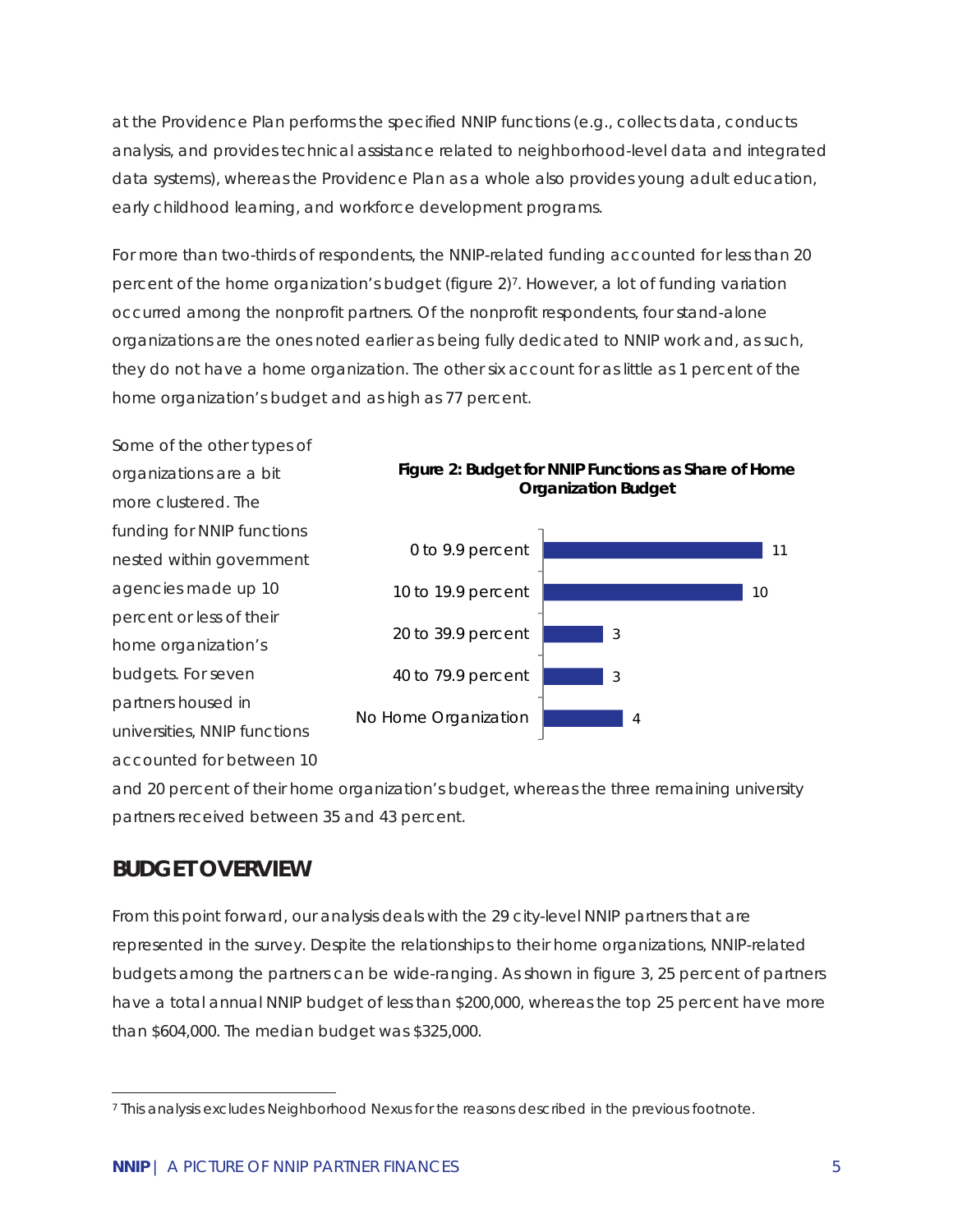**Figure 3: Total Budget for NNIP Functions**



The range of budget amounts does not consistently differ by organizational category; i.e., both large and small budgets were to be found in all major organizational categories. Similarly, we found no consistent relationship between the size of NNIP partner budgets and the size of their cities.

Although many of the partners have a mix of full-time and part-time staff members dedicated to NNIP work, staff full-time equivalents (FTEs) fall into tighter distribution. Most partners (the middle 50 percent) have between two and five staff FTEs (figure 4). Not surprisingly, partners in the top 25 percent of NNIP-related budgets are all contained within the top 25 percent of staff FTEs but, again, there were no clear patterns in relationships between staff size and organizational type or city size.





#### **SOURCES OF SUPPORT**

 $\overline{a}$ 

As pointed out in the introduction, we divide funding for NNIP activities into two categories: general support and project support.8

*<sup>8</sup> As stated in text, responses for the multiple organizations from Atlanta, Boston, and Charlotte are combined into one response per city. Specifically, if any one of the organizations received a given type of support, the combined partner city observation was credited with that source. The shares by support type were averaged across organizations.*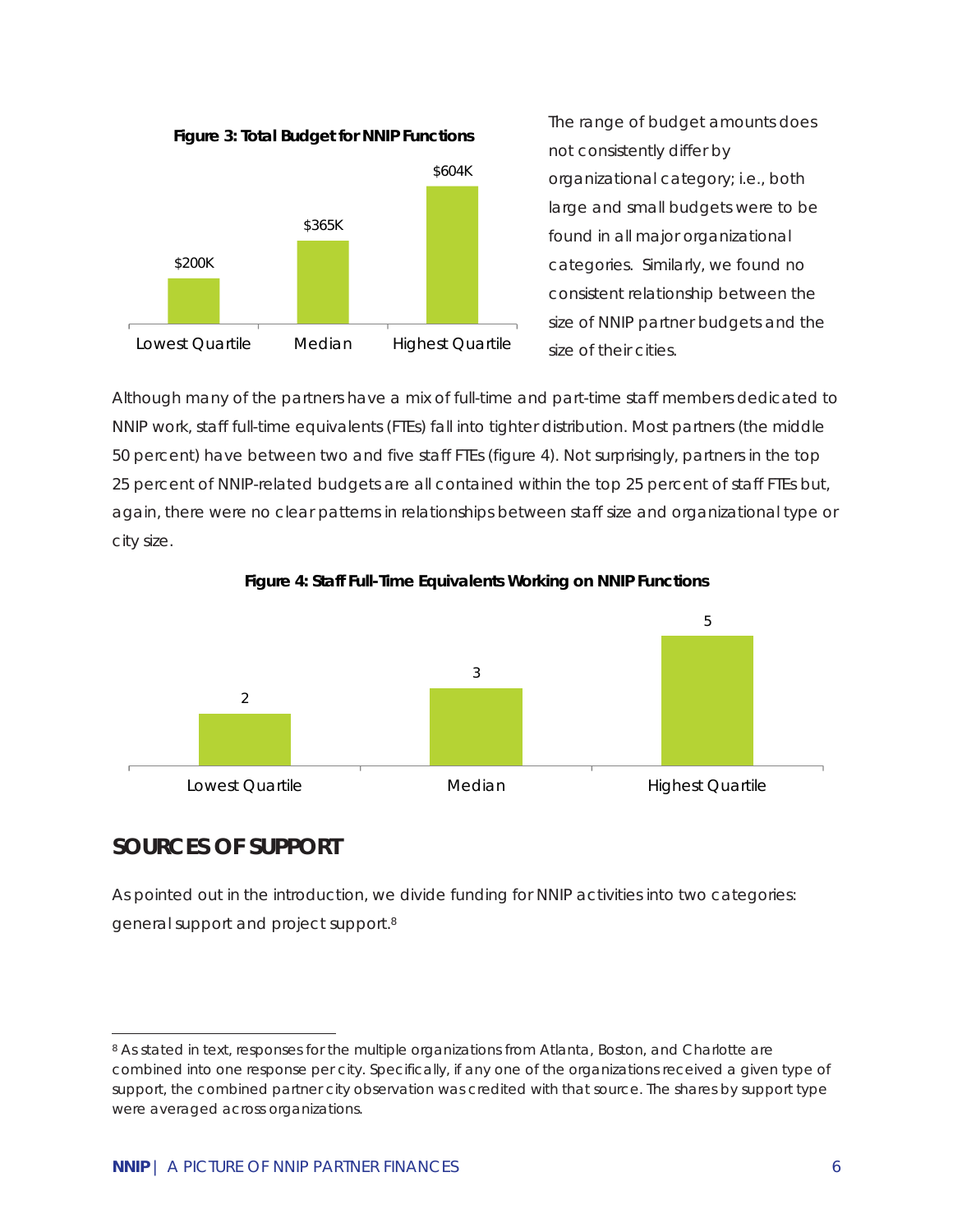#### **General support funding**

An overwhelming majority (93 percent) of NNIP partners received some general support funding, with the median partner receiving 33 percent of its funds as general support (figure 5). Those partners that received the highest levels of general support represented a mix of types: three public university-affiliated partners, two government agencies, two local funders, and one collaborative.



**Figure 5: General Support as Share of Total Funding**

Figure 6 shows that NNIP general support funding is not highly diversified: 41 percent received their general support from only one source and only 14 percent had 4 or more sources of general support.



**Figure 6: Distribution of Partners by Number of General Support Funders**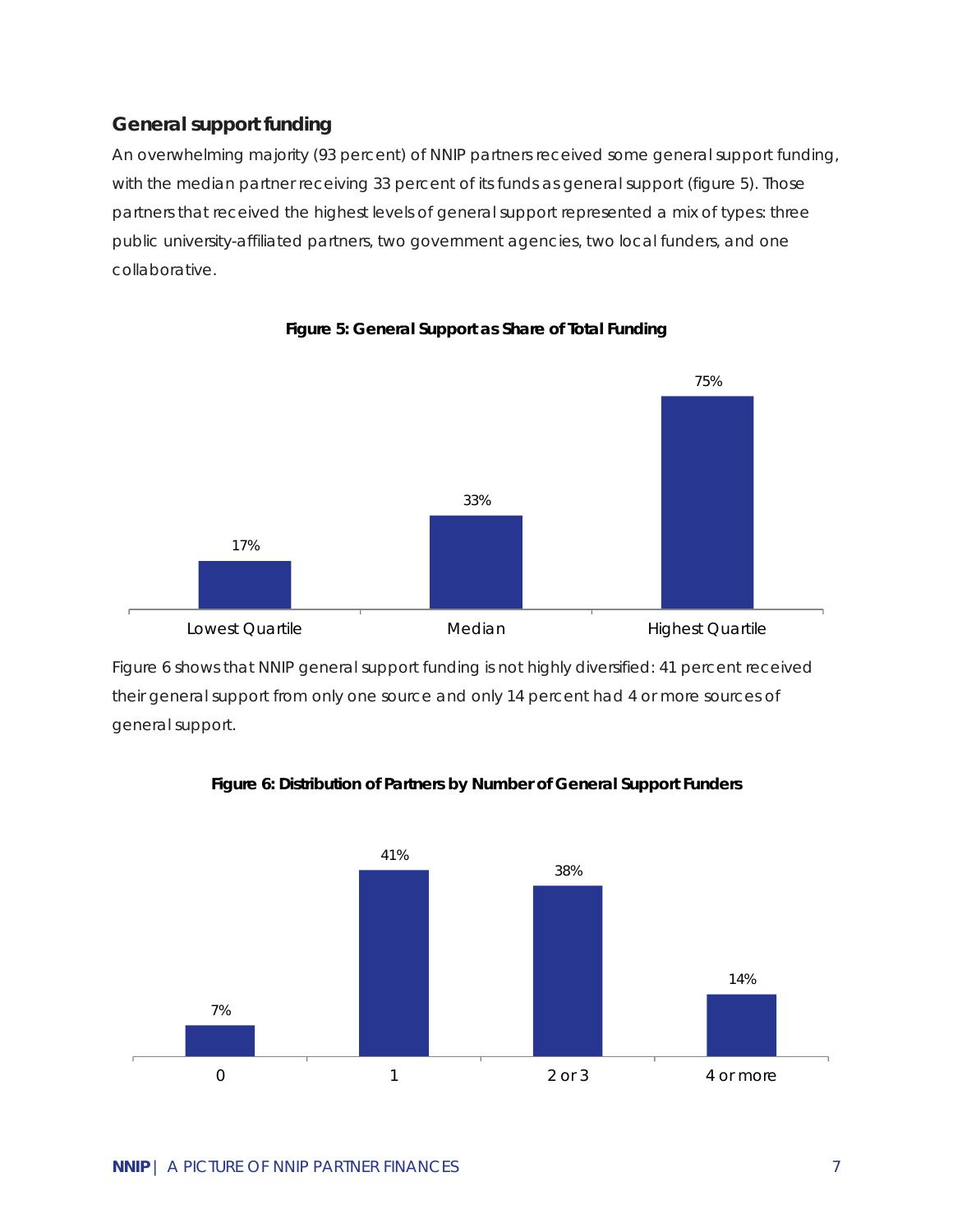Local foundations and local and state governments are the most common providers of general support. Almost one-half of partners receive some general support funding from local



foundations and from local and state governments (figure 7).

Figure 8 shows the average percentage of general support funding by source. Local foundations and local and state governments again provide the greatest

amount of funding (an average of 31 percent and 26 percent of all general funding, respectively).<sup>9</sup> Local foundations generally contribute substantially when they do participate, in many cases providing 100 percent of the general support funding. Universities also are fairly active in this arena,

providing funding to 24 percent of partners however, only an average of 8 percent of all general support funding. Similar trends are evident with other nonprofits and with local United Way chapters.

**Figure 8: Average Percentage of General Support Funding by Source**



 $\overline{a}$ *9 The figures include data from all partners, including those with no general support funding. As a result, the average percentages of general support funding do not add to 100 percent.*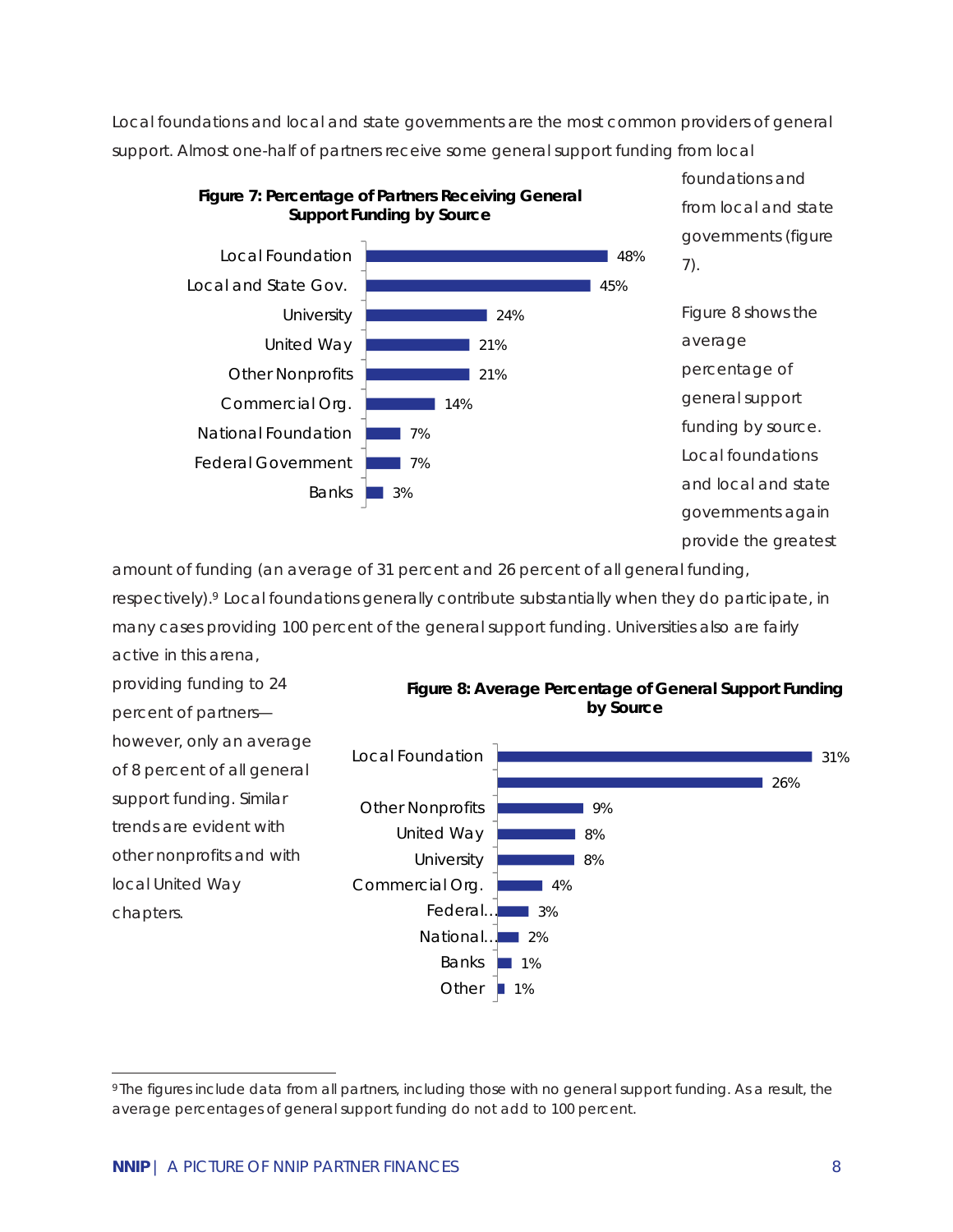#### **Project-support funding**

Payments for specified products and services are a significant portion of funding for nearly all partners. Among the partners, 87 percent receive funding for project-specific work, and that



portion makes up a median of 67 percent of the partner funding for NNIP activities<sup>10</sup> (figure 9). Again, levels of project support do not vary in any consistent way with overall budget size or organization type.

Partners have a more diversified base of funding sources for project support funding than for general support. More than 40 percent of partners receive funding from four or more funders throughout the year for project-specific activities (figure 10).



**Figure 10: Distribution of Partners by Number of Project Support Funders**

*10 Those partners without project funding included government agencies and local funders.* 

 $\overline{a}$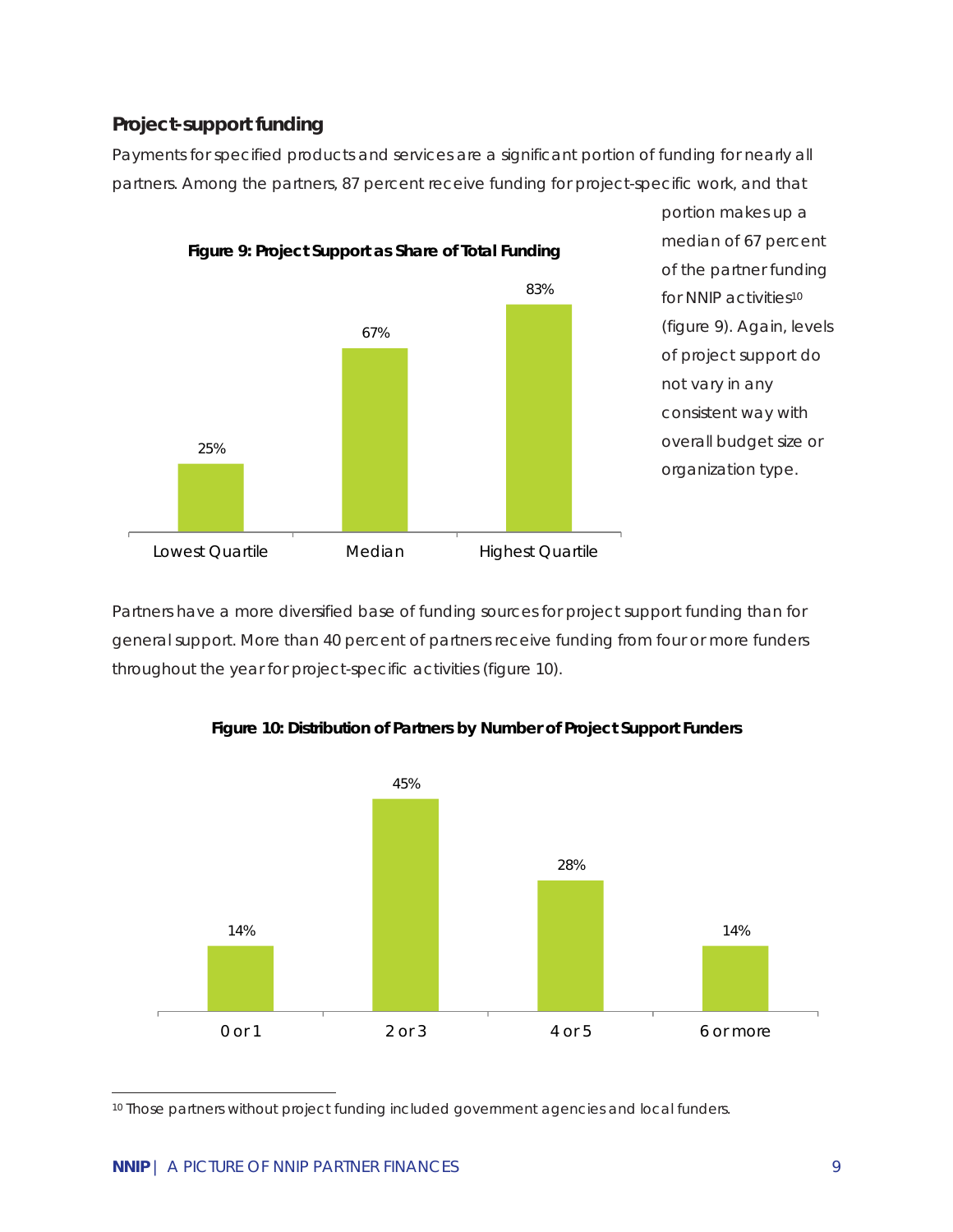As shown in figure 11, local foundations are the most common clients for project work, followed by local and state governments.11 National entities are far more active in project-specific work than in general support of NNIP organizations. National foundations and the federal government each fund about one-quarter of all partners. In addition, banks and other commercial entities play a smaller but significant role in contracting for NNIP partners' specific projects and services.





Although local foundations are the most common funder, local and state governments provide the largest share of project support, accounting for 23 percent on average, compared to 20 percent each for other nonprofits and local foundations (figure 12). Nonetheless, both types of funders often contribute significantly to a budget. Six partners receive more than 50 percent of their project-specific funding from state and local governments, some up to 85 percent. Local foundations can also be large contributors, and in five cases, they contribute more than 50 percent of the partner's project-specific funding. Alternatively, although universities and United Way chapters are very active in the funding arena, they often provide a relatively small share of resources for the annual budget (less than 2 percent each).

<sup>-</sup>*11 The figures include data from all partners, including those that have no project-based funding. As a*  result, the average percentages of project support funding do not add to 100 percent.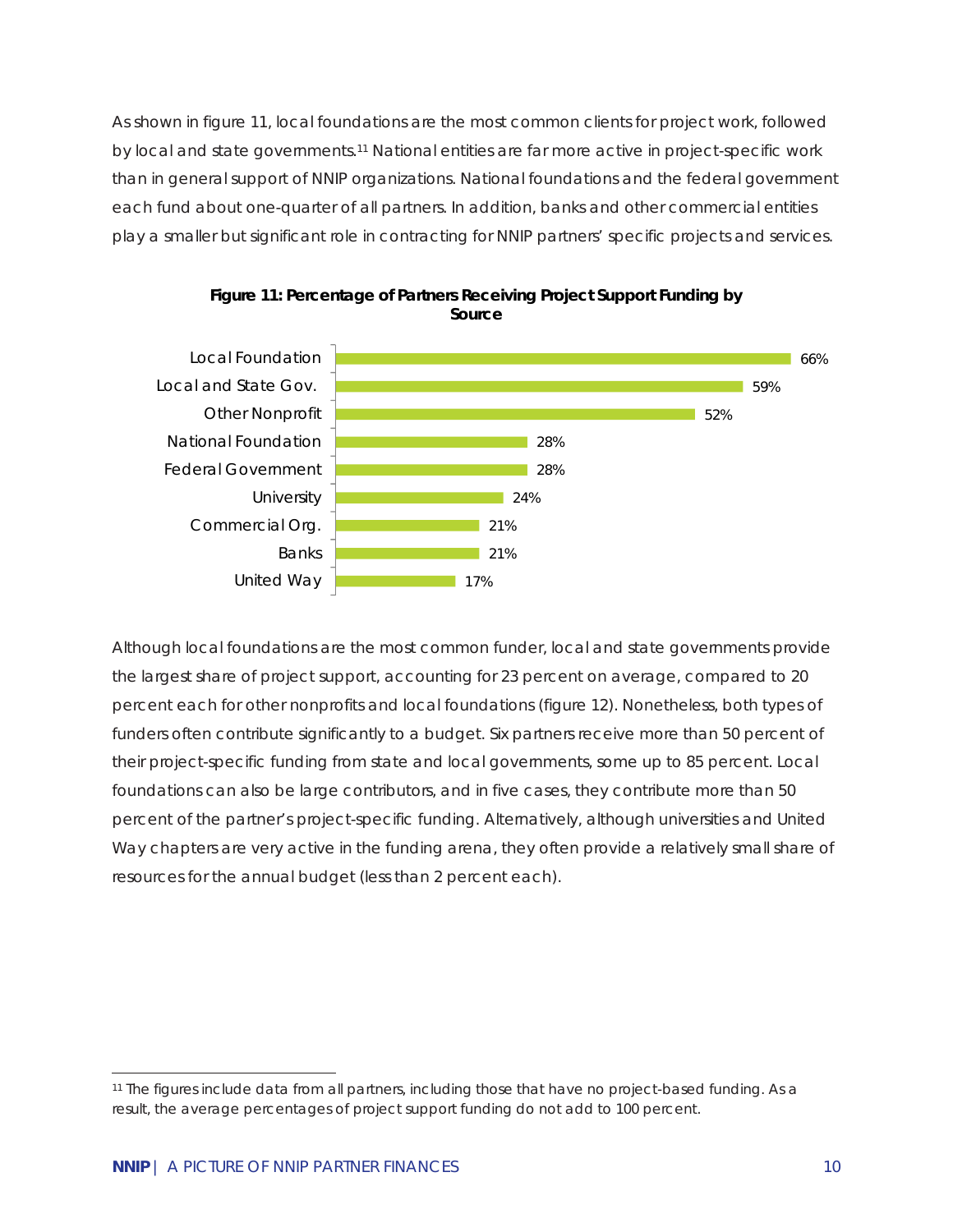



#### **In-kind resources**

Many organizations provide important in-kind support for NNIP partners, most often their home organizations or larger "parent" institutions of which they are a part.12 Overall, 59 percent of partners have such parent organizations that provide technology services, space, staff, or some other type of in-kind support. That occurs most often for NNIP partners who are affiliated with universities. Two government agencies and three stand-alone nonprofits also benefited from inkind donations. For more than one-third of the partners, parent organizations provide information technology or office space (figure 13).

Only a handful of other nonparent sources donate in-kind support to NNIP partners: commercial interests (for 13 percent of partners), universities (for 10 percent), local foundations (3 percent), and local and state governments (3 percent). Their forms of support are roughly equally distributed among technology, space, staff, and other kinds of assistance.

| Figure 13: Percentage of Partners Receiving In-Kind Donations |  |
|---------------------------------------------------------------|--|
|---------------------------------------------------------------|--|

|                        | From Parent Institutions From Other Institutions |    |
|------------------------|--------------------------------------------------|----|
| Information Technology | 34                                               |    |
| Space                  | 38                                               | 11 |
| <b>Staff</b>           | 24                                               | 11 |
| Other                  | 14                                               | 14 |

j

*<sup>12</sup> For example, in-kind support to a program like the Baltimore Neighborhood Indicators Alliance may have come from the budget of the Jacob France Institute (their "home" organization") or the larger parent organization (University of Baltimore) of which the Institute is a part.*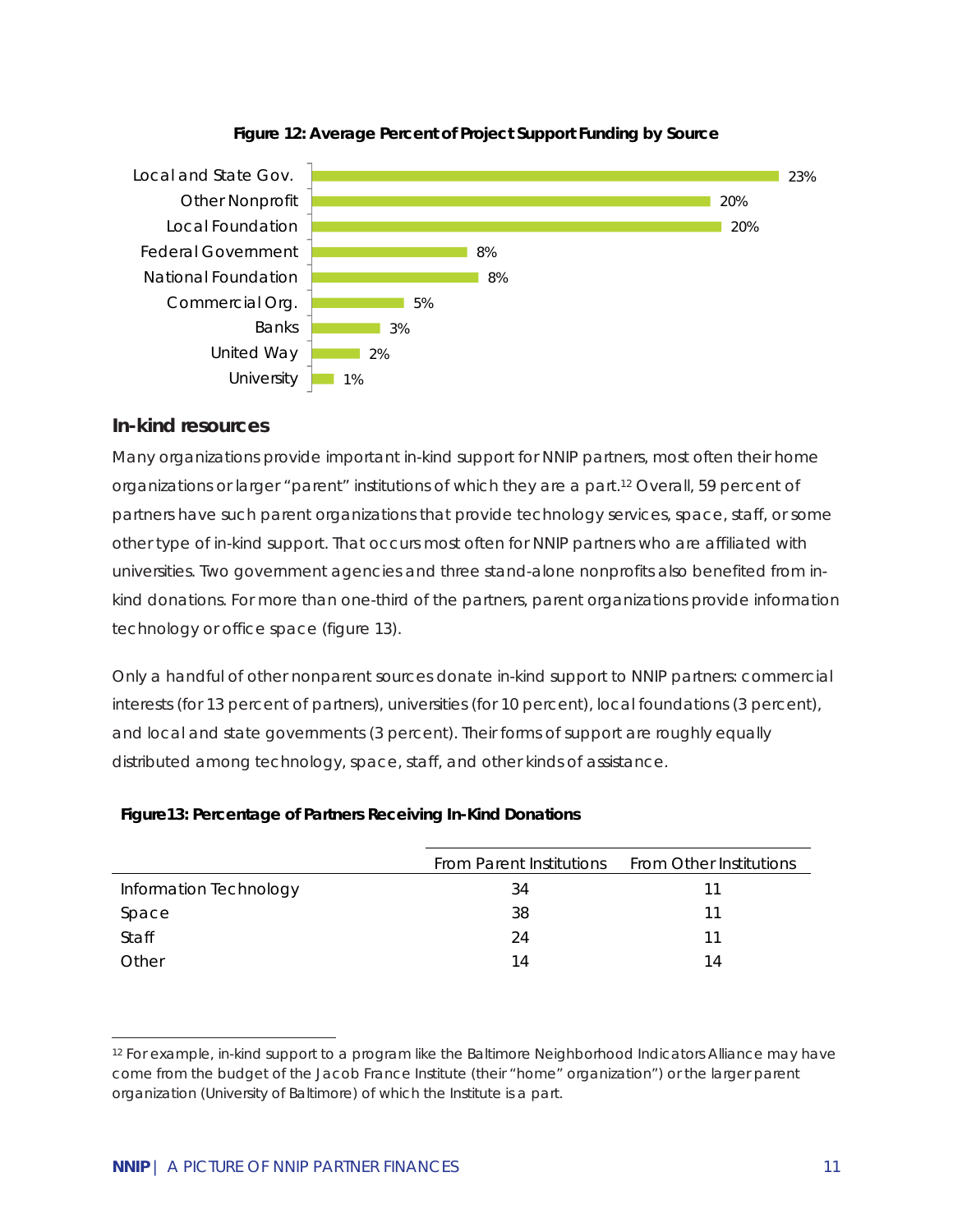# **CONCLUSION**

This survey advances the understanding of the current financial conditions of data organizations in the NNIP network. NNIP partners have widely varying funding levels to perform the NNIP functions for their communities. The analysis shows that the type of organization does not determine the size of budget or the mix of funding sources. Most partners take on multiple projects throughout the year; 42 percent report receiving such funding from four or more sources. Flexible general support funding is more difficult to access; almost one-half of the partners have no or only one organization that provides general support.

The original NNIP partners have been providing data and analytic services for more than 20 years, which demonstrates that the work can be locally sustainable over the long term. Even in the current environment of increased data through national sources and local open data portals, NNIP partners' services are in demand. Still, they report struggling with fundraising for data development and capital costs and with funding instability year to year.

This paper does not endorse any particular structure of funding as an ideal, but diversifying the sources of support can reduce the risk of financial troubles when priorities or resources change for any one funder. Also, some general support funding is crucial to a partner's organizational health, thereby enabling that entity to innovate in new areas, to be responsive to unexpected community needs, and to serve community groups that may be unable to pay for services.

All partner organizations would benefit from increased funding to extend the breadth and depth of their work. The NNIP network is developing materials to help make that case to local funders in current and potential partner cities.13 Ultimately, local NNIP partners and their supporters need to sharpen the message that additional resources will pay dividends in more informed and inclusive conversations about pressing community issues and, ultimately, more effective policies and programs.

 $\overline{a}$ 

<sup>13</sup> *See Harkness (2014) for one example of communicating to local funders the value of investing in local information infrastructure.*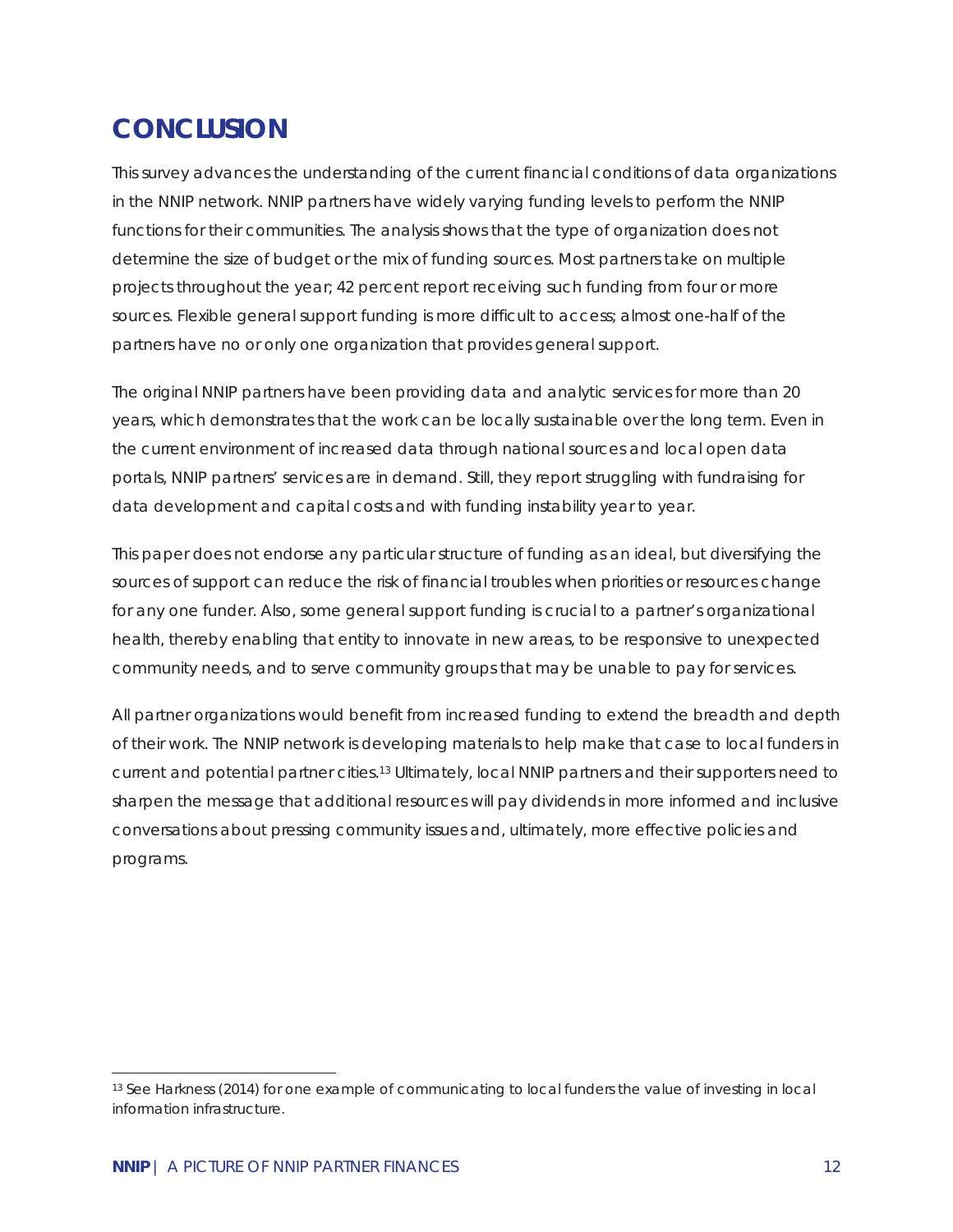## **REFERENCES**

- Harkness, Alaina. 2014. "Strengthening Community Development: A Call for Investment in Information Infrastructure." In *What Counts: Harnessing Data for America's Communities,*  edited by Naomi Cytron, Kathryn L. S. Pettit, G. Thomas Kingsley, David Erickson, and Ellen S. Seidman. San Francisco: Federal Reserve Bank of San Francisco and the Urban Institute. http://www.whatcountsforamerica.org/portfolio/strengthening-community-development-acall-for-investment-in-information-infrastructure/.
- Kingsley, G. Thomas, Claudia J. Coulton, and Kathryn L. S. Pettit. 2014. *Strengthening Communities with Neighborhood Data*. Washington, DC: Urban Institute.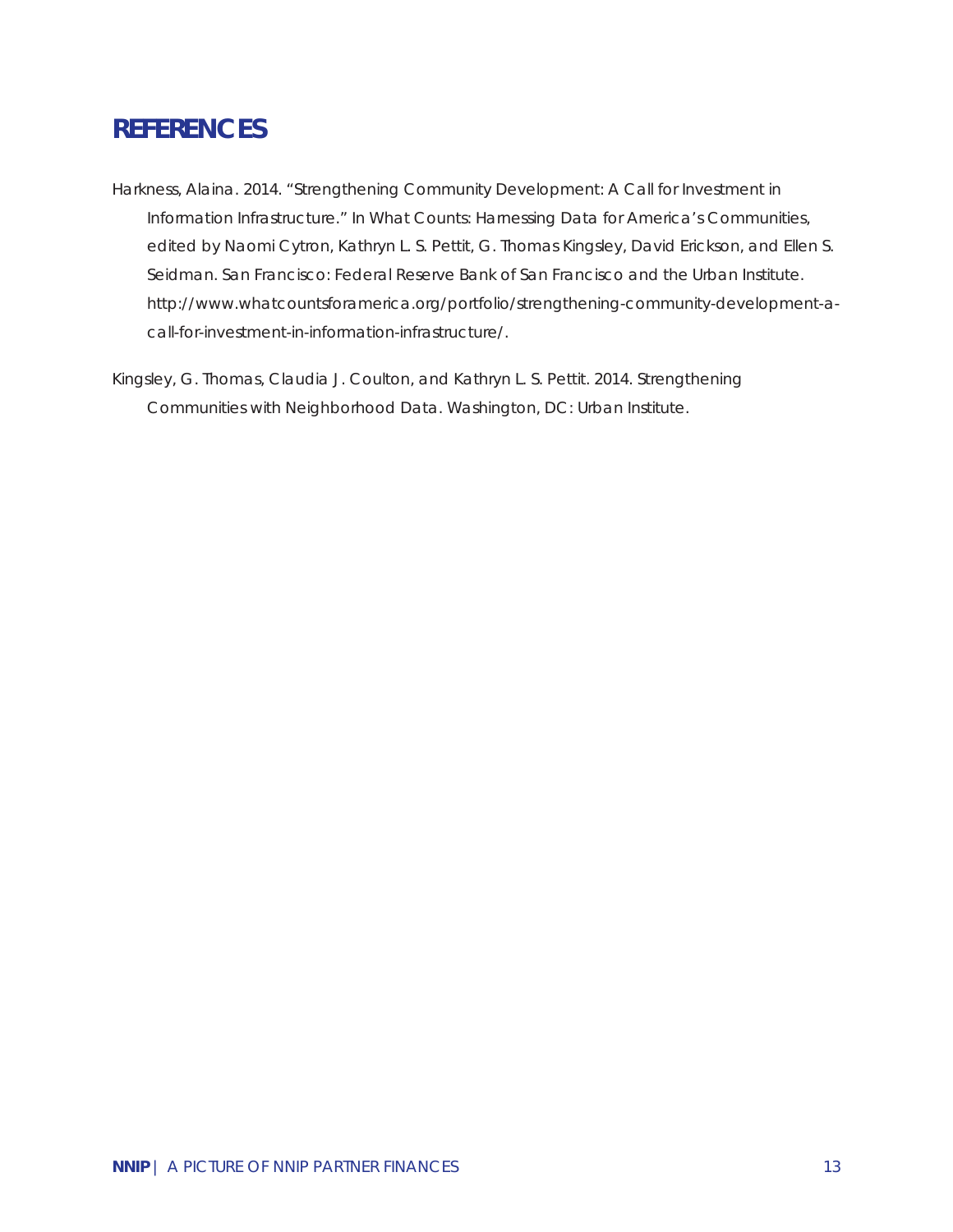# **APPENDIX A: NNIP FINANCIAL SURVEY RESPONDENTS**

*In the section on the "Types of NNIP Organizations", we report the budget for NNIP functions as a share of the budget of the partners' self-identified "home" organizations, which are marked below with an asterisk. Four stand-alone nonprofit partners view all of their work as fulfilling NNIP functions and thus do not have a "home" organization.* 

|  | City                               | Organization                                         |
|--|------------------------------------|------------------------------------------------------|
|  |                                    |                                                      |
|  | <b>Community/Local Funders</b>     |                                                      |
|  | <b>Boston</b>                      | The Boston Foundation*                               |
|  | Denver                             | The Piton Foundation*                                |
|  |                                    |                                                      |
|  | <b>Government Agencies</b>         |                                                      |
|  | Charlotte                          | Mecklenburg County Manager's Office*                 |
|  |                                    | Mecklenberg County                                   |
|  |                                    | Neighborhood and Business Services*                  |
|  | Charlotte                          | City of Charlotte                                    |
|  | Miami                              | The Children's Trust*                                |
|  | Pinellas County                    | Juvenile Welfare Board                               |
|  |                                    | Assessment, Policy Development and Evaluation Unit*  |
|  | Seattle                            | Public Health - Seattle and King County              |
|  |                                    |                                                      |
|  | <b>University Research Centers</b> |                                                      |
|  |                                    | Baltimore Neighborhood Indicators Alliance           |
|  | Baltimore                          | Jacob France Institute*                              |
|  |                                    | University of Baltimore                              |
|  |                                    | Urban Institute                                      |
|  | Charlotte                          | Metropolitan Studies and Extended Academic Programs* |
|  |                                    | University of North Carolina-Charlotte               |
|  |                                    | Center on Urban Poverty and Community Development*   |
|  | Cleveland                          | Case Western Reserve University                      |
|  |                                    | Institute for Urban Policy Research*                 |
|  | Dallas                             | University of Texas at Dallas                        |
|  |                                    | Community Research Institute                         |
|  |                                    | Dorothy A. Johnson Center ———<br>-for                |
|  | <b>Grand Rapids</b>                | Philanthropy*                                        |
|  |                                    | <b>Grand Valley State University</b>                 |
|  |                                    | Polis Center*                                        |
|  | Indianapolis                       | Indiana University-Purdue University at Indianapolis |
|  |                                    |                                                      |
|  | Minneapolis-St. Paul               | Center for Urban and Regional Affairs*               |
|  |                                    | University of Minnesota                              |
|  | City                               | Organization                                         |
|  |                                    |                                                      |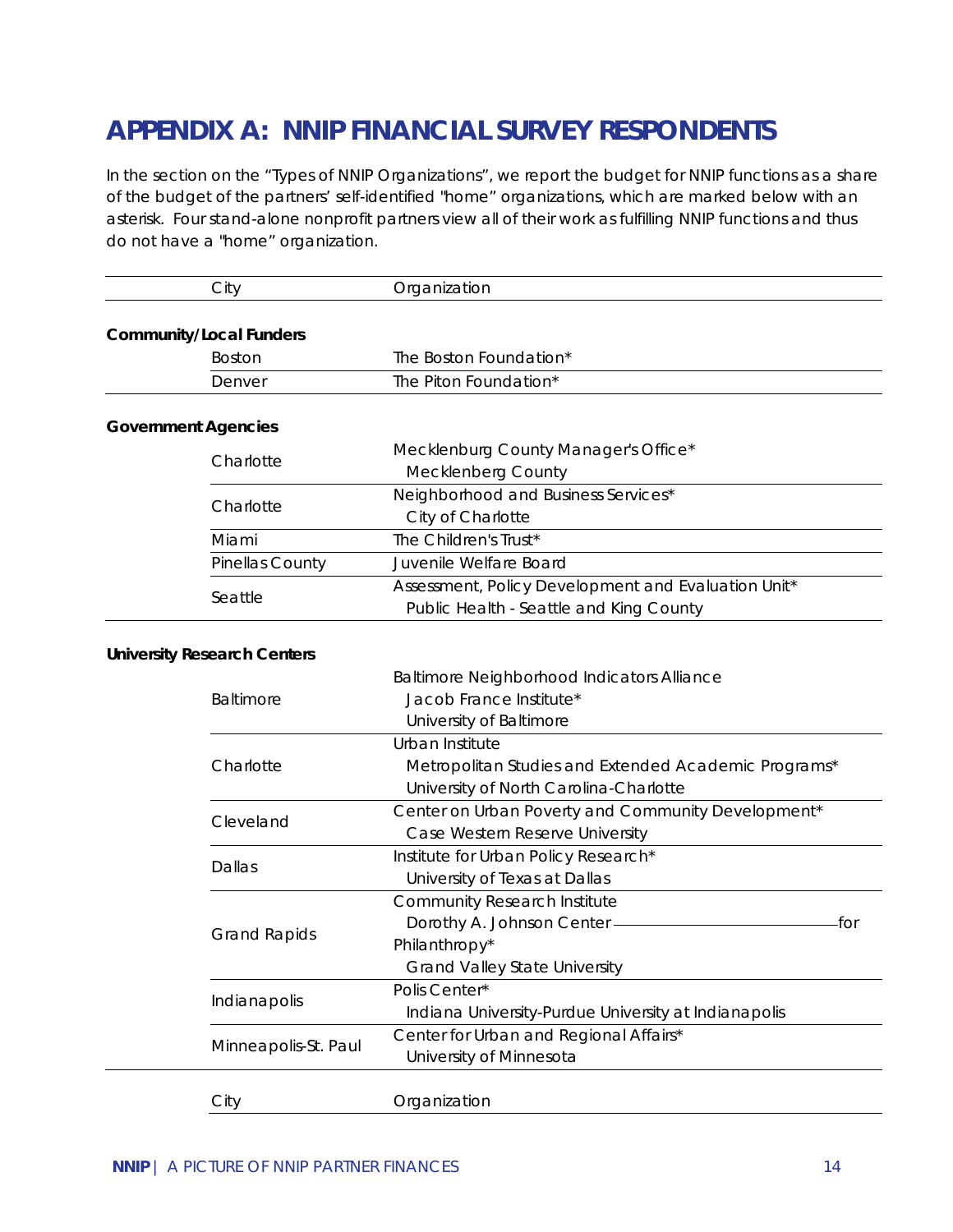## **University Research Centers (continued)**

| New York   | Furman Center for Real Estate and Urban Policy*<br>New York University |  |
|------------|------------------------------------------------------------------------|--|
| Pittsburgh | University Center for Social and Urban Research*                       |  |
|            | University of Pittsburgh                                               |  |
|            | Institute of Portland Metropolitan Studies                             |  |
| Portland   | College of Urban and Public Affairs*                                   |  |
|            | Portland State University                                              |  |

#### **Stand-Alone Nonprofits**

| Austin         | Children's Optimal Health                         |
|----------------|---------------------------------------------------|
| Camden         | CamConnect                                        |
| Columbus       | <b>Community Research Partners</b>                |
| New Haven      | DataHaven                                         |
| New Orleans    | Greater New Orleans Community Data Center*        |
| Oakland        | Urban Strategies Council*                         |
| Providence     | The Providence Plan*                              |
| Sacramento     | Community Link Capital Region*                    |
| St. Louis      | $Rise*$                                           |
|                | NeighborhoodInfo DC                               |
| Washington, DC | Metropolitan Housing and Community Policy Center* |
|                | The Urban Institute                               |

#### **Other**

| Atlanta       | Neighborhood Nexus*                 |
|---------------|-------------------------------------|
| <b>Boston</b> | Metropolitan Area Planning Council* |
|               | Data Driven Detroit                 |
| Detroit       | Michigan Nonprofit Association*     |
| Kansas City   | Mid-America Regional Council*       |
| San Antonio   | Community Information Now*          |